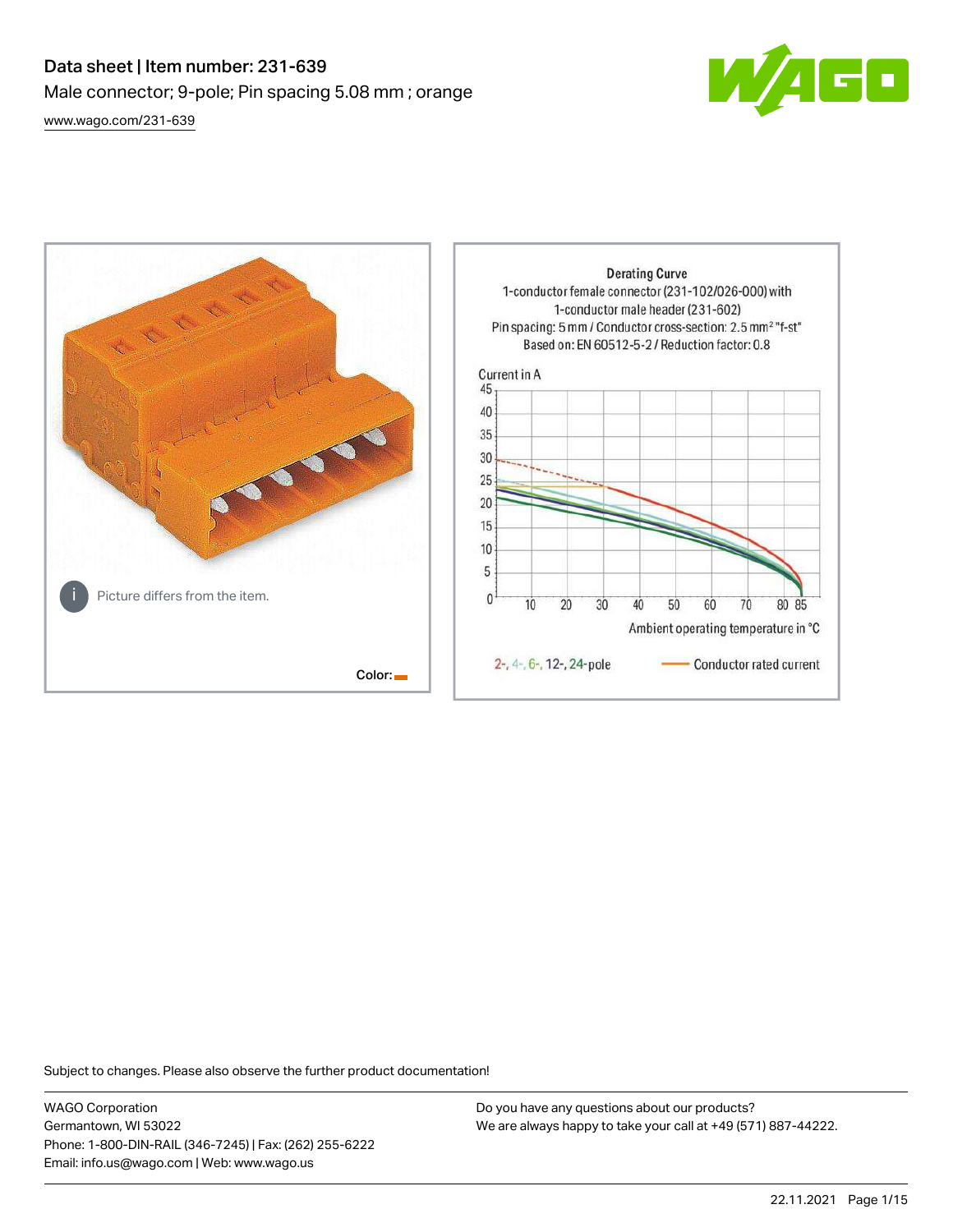



```
L = (pole no. -1) x pin spacing +8.2 mm
```
 $L_1 = L - 1.7$  mm

```
L_2 = L - 1.2 mm
```
## Item description

- $\blacksquare$ Universal connection for all conductor types
- Easy cable pre-assembly and on-unit wiring via vertical and horizontal CAGE CLAMP<sup>®</sup> actuation  $\blacksquare$
- П For wire-to-wire and board-to-wire connections
- $\blacksquare$ Versions available with snap-in mounting feet or flanges for panel or through-panel mounting

Subject to changes. Please also observe the further product documentation!

WAGO Corporation Germantown, WI 53022 Phone: 1-800-DIN-RAIL (346-7245) | Fax: (262) 255-6222 Email: info.us@wago.com | Web: www.wago.us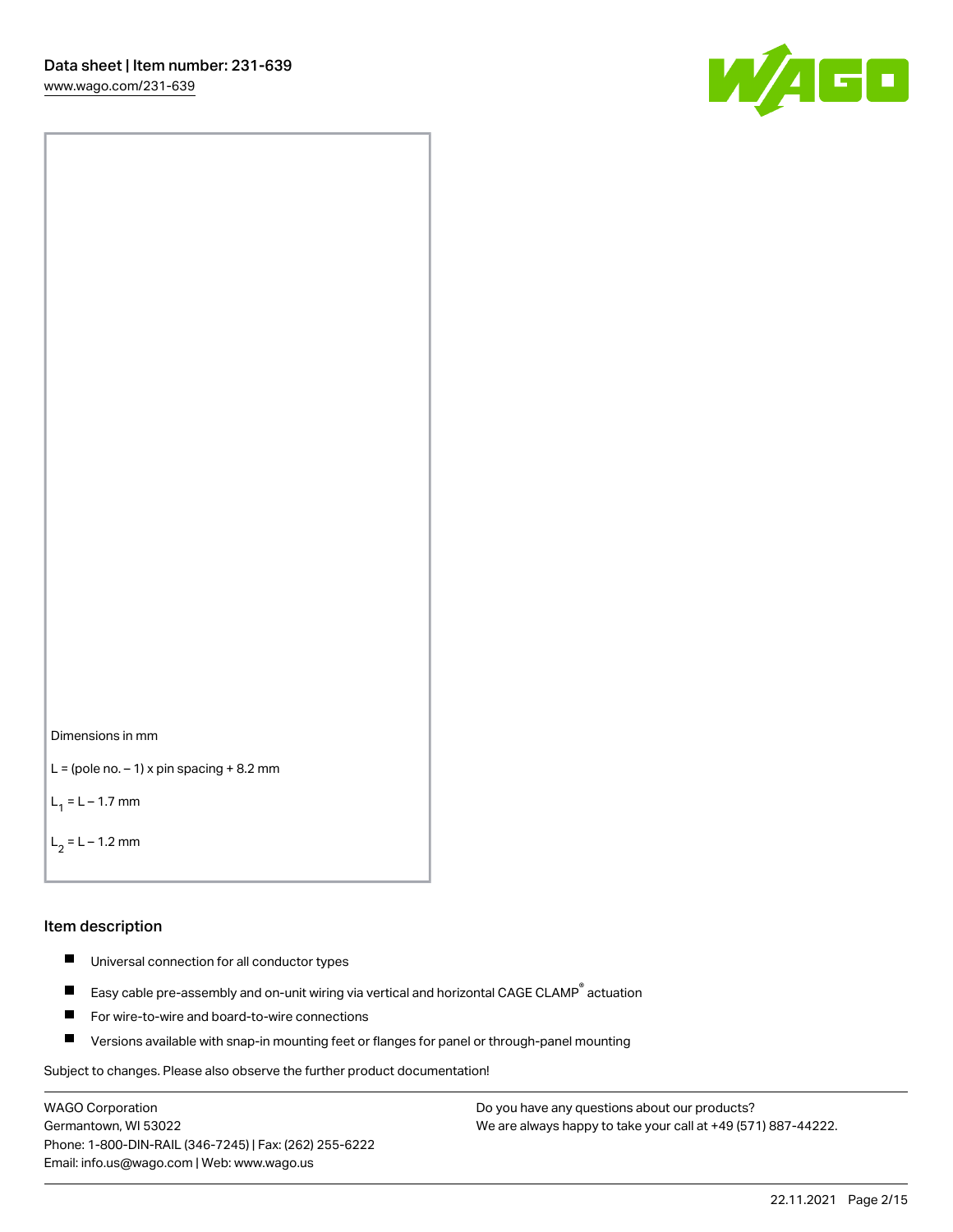$\blacksquare$ With coding fingers



## Data Notes

| Safety information 1 | The MCS-MULTI CONNECTION SYSTEM includes connectors<br>without breaking capacity in accordance with DIN EN 61984. When<br>used as intended, these connectors must not be connected<br>/disconnected when live or under load. The circuit design should<br>ensure header pins, which can be touched, are not live when<br>unmated. |
|----------------------|-----------------------------------------------------------------------------------------------------------------------------------------------------------------------------------------------------------------------------------------------------------------------------------------------------------------------------------|
| Variants:            | Other pole numbers<br>Gold-plated or partially gold-plated contact surfaces<br>Other versions (or variants) can be requested from WAGO Sales or<br>configured at https://configurator.wago.com/                                                                                                                                   |

# Electrical data

# IEC Approvals

| Ratings per                 | IEC/EN 60664-1                                                       |
|-----------------------------|----------------------------------------------------------------------|
| Rated voltage (III / 3)     | 320 V                                                                |
| Rated surge voltage (III/3) | 4 <sub>k</sub> V                                                     |
| Rated voltage (III/2)       | 320 V                                                                |
| Rated surge voltage (III/2) | 4 <sub>k</sub> V                                                     |
| Nominal voltage (II/2)      | 630 V                                                                |
| Rated surge voltage (II/2)  | 4 <sub>k</sub> V                                                     |
| Rated current               | 12A                                                                  |
| Legend (ratings)            | (III / 2) $\triangleq$ Overvoltage category III / Pollution degree 2 |

# UL Approvals

| Approvals per                  | UL 1059 |
|--------------------------------|---------|
| Rated voltage UL (Use Group B) | 300 V   |
| Rated current UL (Use Group B) | 15 A    |
| Rated voltage UL (Use Group D) | 300 V   |
| Rated current UL (Use Group D) | 10 A    |

# Ratings per UL

| Rated voltage UL 1977 | coo I |
|-----------------------|-------|
| Rated current UL 1977 | ____  |

Subject to changes. Please also observe the further product documentation!

| WAGO Corporation                                       | Do you have any questions about our products?                 |
|--------------------------------------------------------|---------------------------------------------------------------|
| Germantown, WI 53022                                   | We are always happy to take your call at +49 (571) 887-44222. |
| Phone: 1-800-DIN-RAIL (346-7245)   Fax: (262) 255-6222 |                                                               |
| Email: info.us@wago.com   Web: www.wago.us             |                                                               |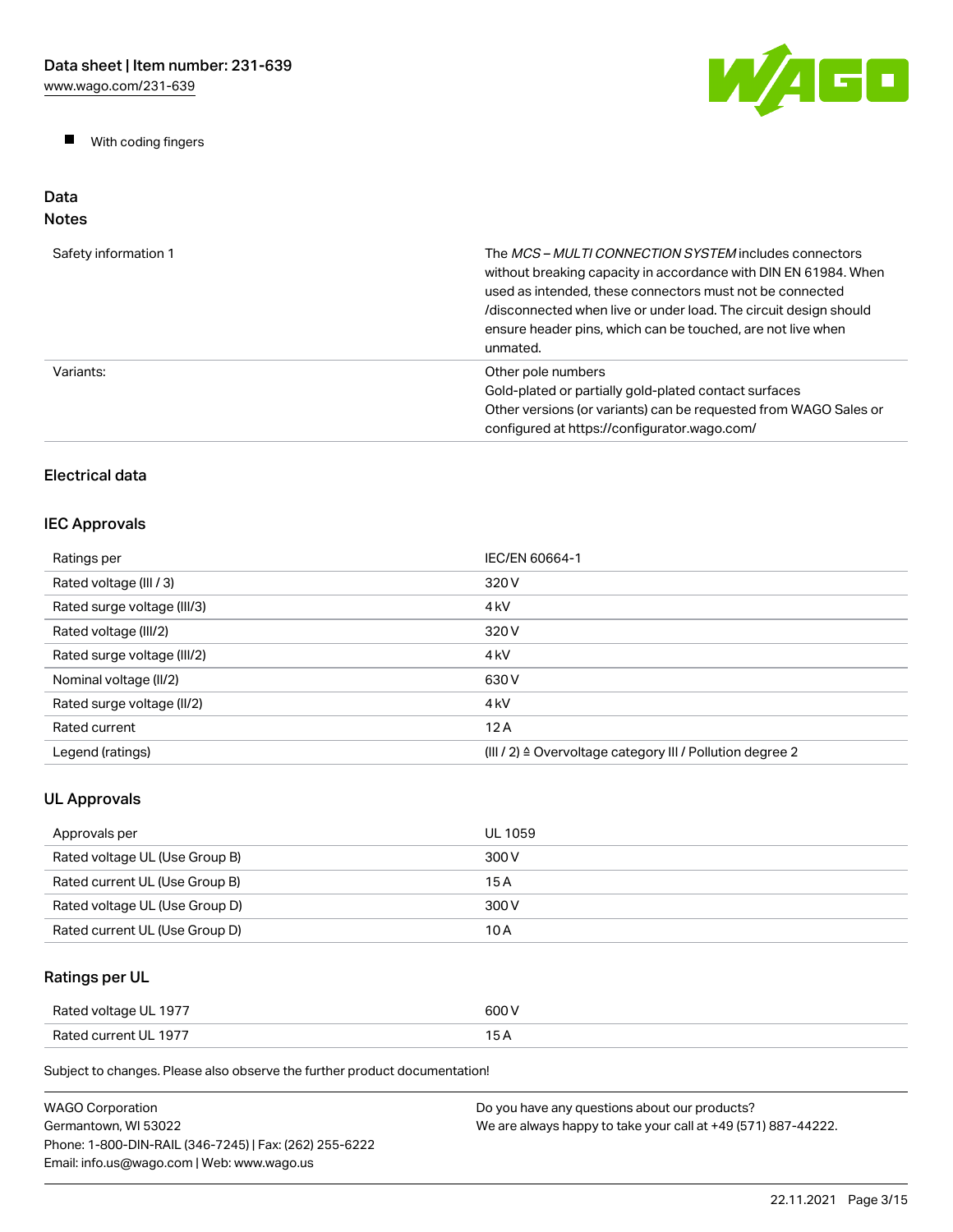

# CSA Approvals

| Approvals per                   | CSA   |
|---------------------------------|-------|
| Rated voltage CSA (Use Group B) | 300 V |
| Rated current CSA (Use Group B) | 15 A  |
| Rated voltage CSA (Use Group D) | 300 V |
| Rated current CSA (Use Group D) | 10 A  |

# Connection data

| Total number of connection points |  |
|-----------------------------------|--|
| Total number of potentials        |  |
| Number of connection types        |  |
| Number of levels                  |  |

### Connection 1

| Connection technology                             | CAGE CLAMP <sup>®</sup>                |
|---------------------------------------------------|----------------------------------------|
| Actuation type                                    | Operating tool                         |
| Solid conductor                                   | $0.082.5$ mm <sup>2</sup> / 28  12 AWG |
| Fine-stranded conductor                           | $0.082.5$ mm <sup>2</sup> / 28  12 AWG |
| Fine-stranded conductor; with insulated ferrule   | $0.251.5$ mm <sup>2</sup>              |
| Fine-stranded conductor; with uninsulated ferrule | $0.252.5$ mm <sup>2</sup>              |
| Strip length                                      | 89 mm / 0.31  0.35 inch                |
| Number of poles                                   | 9                                      |
| Conductor entry direction to mating direction     | 0°                                     |

# Physical data

| Pin spacing | 5.08 mm / 0.2 inch    |
|-------------|-----------------------|
| Width       | 48.92 mm / 1.926 inch |
| Height      | 14.3 mm / 0.563 inch  |
| Depth       | 27.5 mm / 1.083 inch  |

# Plug-in connection

| Contact type (pluggable connector) | Male connector/plug |
|------------------------------------|---------------------|
| Connector (connection type)        | for conductor       |
| Mismating protection               | No                  |
| Locking of plug-in connection      | Without             |

Subject to changes. Please also observe the further product documentation!

| <b>WAGO Corporation</b>                                | Do you have any questions about our products?                 |
|--------------------------------------------------------|---------------------------------------------------------------|
| Germantown, WI 53022                                   | We are always happy to take your call at +49 (571) 887-44222. |
| Phone: 1-800-DIN-RAIL (346-7245)   Fax: (262) 255-6222 |                                                               |
| Email: info.us@wago.com   Web: www.wago.us             |                                                               |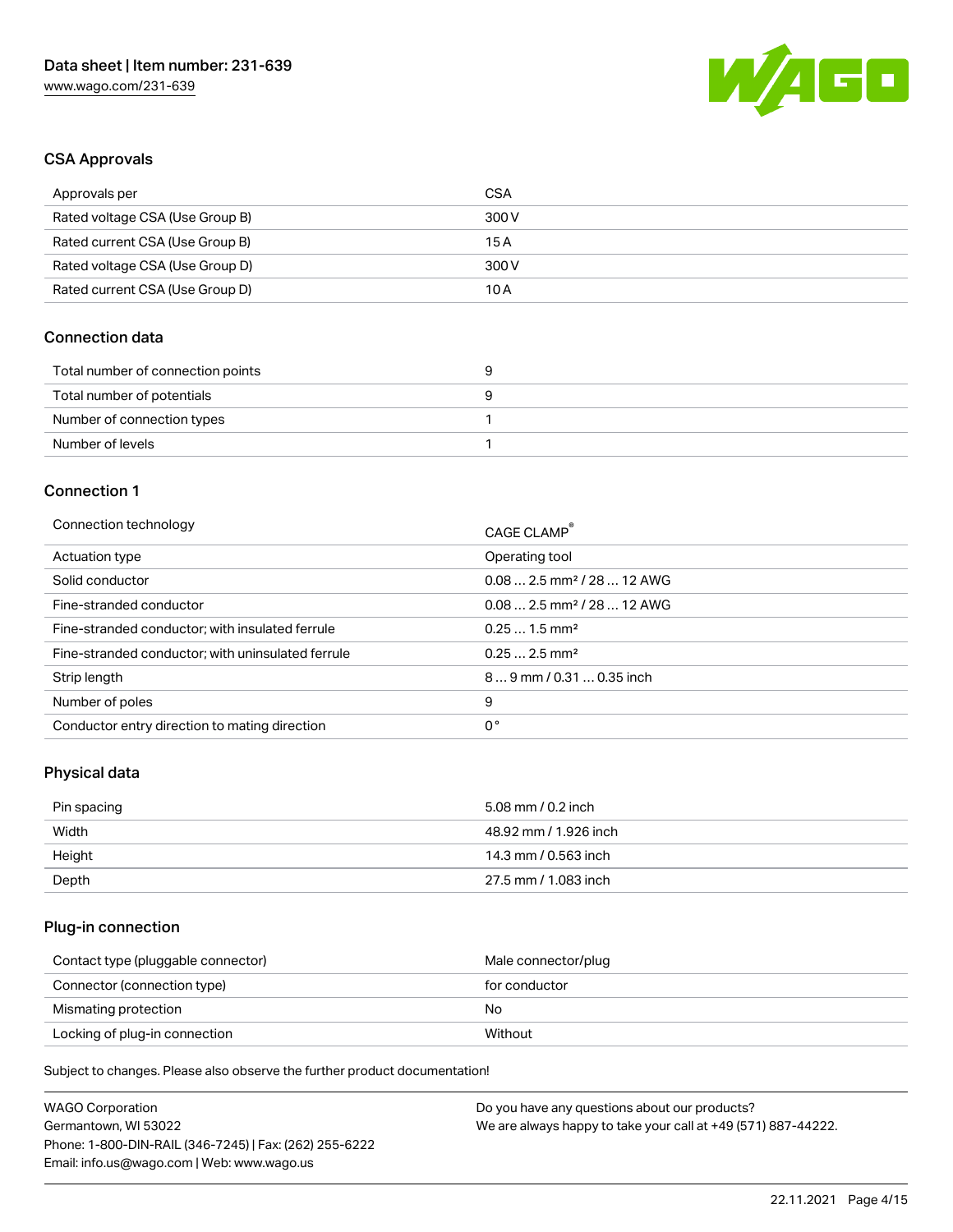

# Material data

| Color                       | orange                                |
|-----------------------------|---------------------------------------|
| Material group              |                                       |
| Insulation material         | Polyamide (PA66)                      |
| Flammability class per UL94 | V <sub>0</sub>                        |
| Clamping spring material    | Chrome nickel spring steel (CrNi)     |
| Contact material            | Electrolytic copper $(E_{\text{Cl}})$ |
| Contact plating             | tin-plated                            |
| Fire load                   | 0.231 MJ                              |
| Weight                      | 14 <sub>g</sub>                       |

# Environmental requirements

| Limit temperature range | $. +100 °C$<br>-60 |  |
|-------------------------|--------------------|--|
|-------------------------|--------------------|--|

## Commercial data

| <b>Product Group</b>  | 3 (Multi Conn. System) |
|-----------------------|------------------------|
| PU (SPU)              | 50 Stück               |
| Packaging type        | box                    |
| Country of origin     | <b>DE</b>              |
| <b>GTIN</b>           | 4044918260466          |
| Customs tariff number | 8536694040             |

# Approvals / Certificates

### Country specific Approvals

| Logo | Approval                                     | <b>Additional Approval Text</b> | Certificate<br>name |
|------|----------------------------------------------|---------------------------------|---------------------|
|      | <b>CB</b><br><b>DEKRA Certification B.V.</b> | IEC 61984                       | NL-39756            |
|      | <b>CSA</b><br>DEKRA Certification B.V.       | C <sub>22.2</sub>               | 1466354             |
| EMA  | <b>KEMA/KEUR</b><br>DEKRA Certification B.V. | EN 61984                        | 2190761.01          |

Subject to changes. Please also observe the further product documentation!

| <b>WAGO Corporation</b>                                | Do you have any questions about our products?                 |
|--------------------------------------------------------|---------------------------------------------------------------|
| Germantown, WI 53022                                   | We are always happy to take your call at +49 (571) 887-44222. |
| Phone: 1-800-DIN-RAIL (346-7245)   Fax: (262) 255-6222 |                                                               |
| Email: info.us@wago.com   Web: www.wago.us             |                                                               |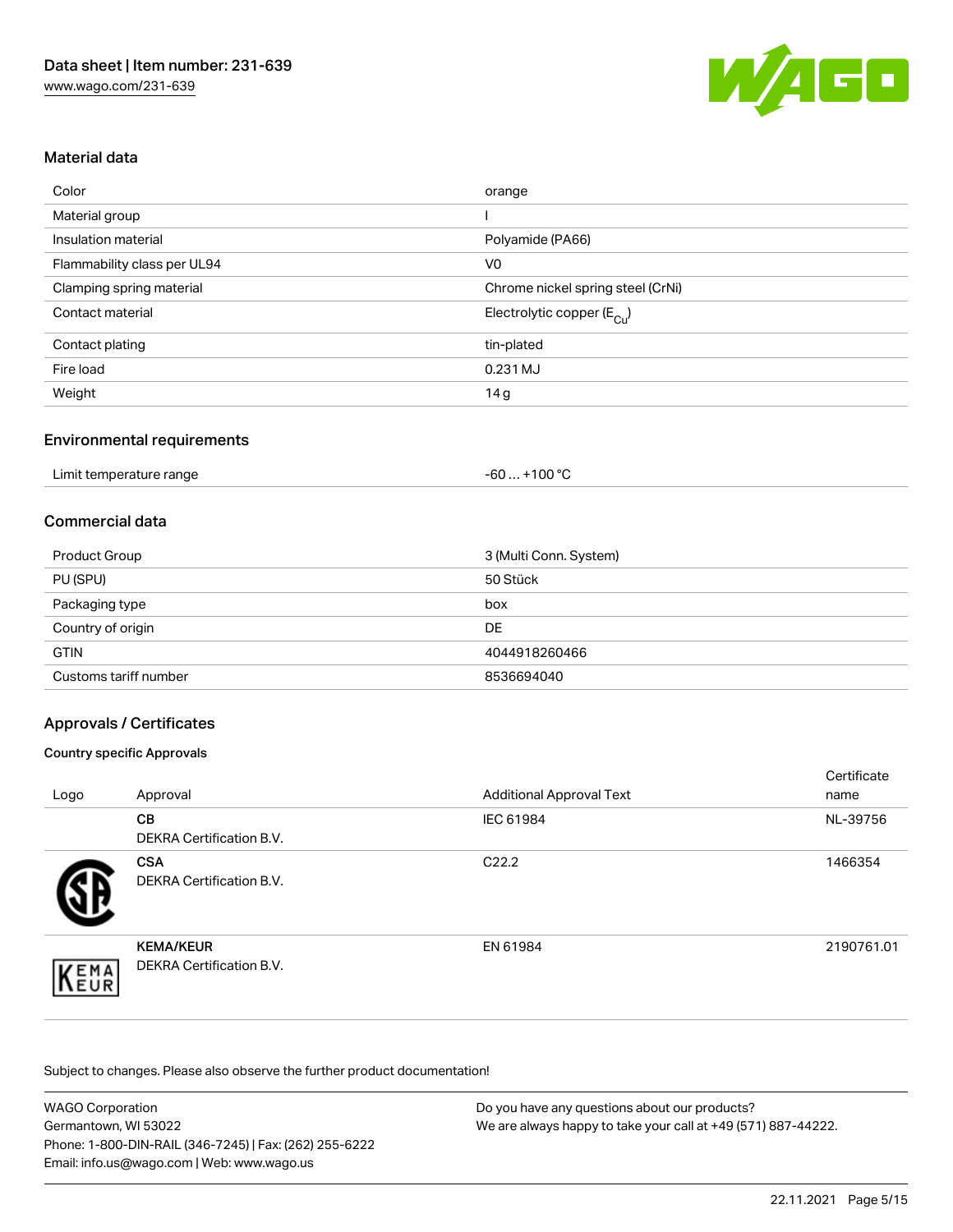

#### Ship Approvals

| Logo                | Approval                                                                                                                                                   | <b>Additional Approval Text</b> | Certificate<br>name                |
|---------------------|------------------------------------------------------------------------------------------------------------------------------------------------------------|---------------------------------|------------------------------------|
| ABS                 | <b>ABS</b><br>American Bureau of Shipping                                                                                                                  |                                 | $19 -$<br>HG1869876-<br><b>PDA</b> |
|                     | <b>DNV GL</b><br>Det Norske Veritas, Germanischer Lloyd                                                                                                    |                                 | TAE000016Z                         |
|                     | <b>LR</b><br>Lloyds Register                                                                                                                               | IEC 61984                       | 96/20035<br>(E5)                   |
| <b>UL-Approvals</b> |                                                                                                                                                            |                                 |                                    |
| Logo                | Approval                                                                                                                                                   | <b>Additional Approval Text</b> | Certificate<br>name                |
|                     | <b>UL</b><br>UL International Germany GmbH                                                                                                                 | <b>UL 1977</b>                  | E45171                             |
|                     | <b>UR</b><br>Underwriters Laboratories Inc.                                                                                                                | <b>UL 1059</b>                  | E45172                             |
| Counterpart         |                                                                                                                                                            |                                 |                                    |
|                     | Item no.2231-309/008-000<br>Female plug; 9-pole; push-button; snap-in mounting feet; 12 AWG max; pin spacing 5.08 mm; 1-<br>conductor per pole; orange     |                                 | www.wago.com/2231-309<br>/008-000  |
|                     | Item no.2231-309/026-000<br>Female plug; 9-pole; push-button; 12 AWG max; pin spacing 5.08 mm; 1-conductor per pole; orange                                |                                 | www.wago.com/2231-309<br>/026-000  |
|                     | Item no.2231-309/031-000<br>Female plug; 9-pole; push-button; mounting flange; 12 AWG max; pin spacing 5.08 mm; 1-conductor per<br>pole; orange            |                                 | www.wago.com/2231-309<br>/031-000  |
|                     | Item no.2231-309/102-000<br>Female plug; 9-pole; push-button; with integrated end plate; 12 AWG max; pin spacing 5.08 mm; 1-<br>conductor per pole; orange |                                 | www.wago.com/2231-309<br>/102-000  |
|                     | Item no.2231-309/037-000                                                                                                                                   |                                 | www.wago.com/2231-309              |

Female plug; 9-pole; push-button; locking lever;12 AWG max; pin spacing 5.08 mm;1-conductor per

Item no.231-2309/026-000

pole; orange

Subject to changes. Please also observe the further product documentation!

WAGO Corporation Germantown, WI 53022 Phone: 1-800-DIN-RAIL (346-7245) | Fax: (262) 255-6222 Email: info.us@wago.com | Web: www.wago.us

Do you have any questions about our products? We are always happy to take your call at +49 (571) 887-44222.

[/037-000](https://www.wago.com/2231-309/037-000)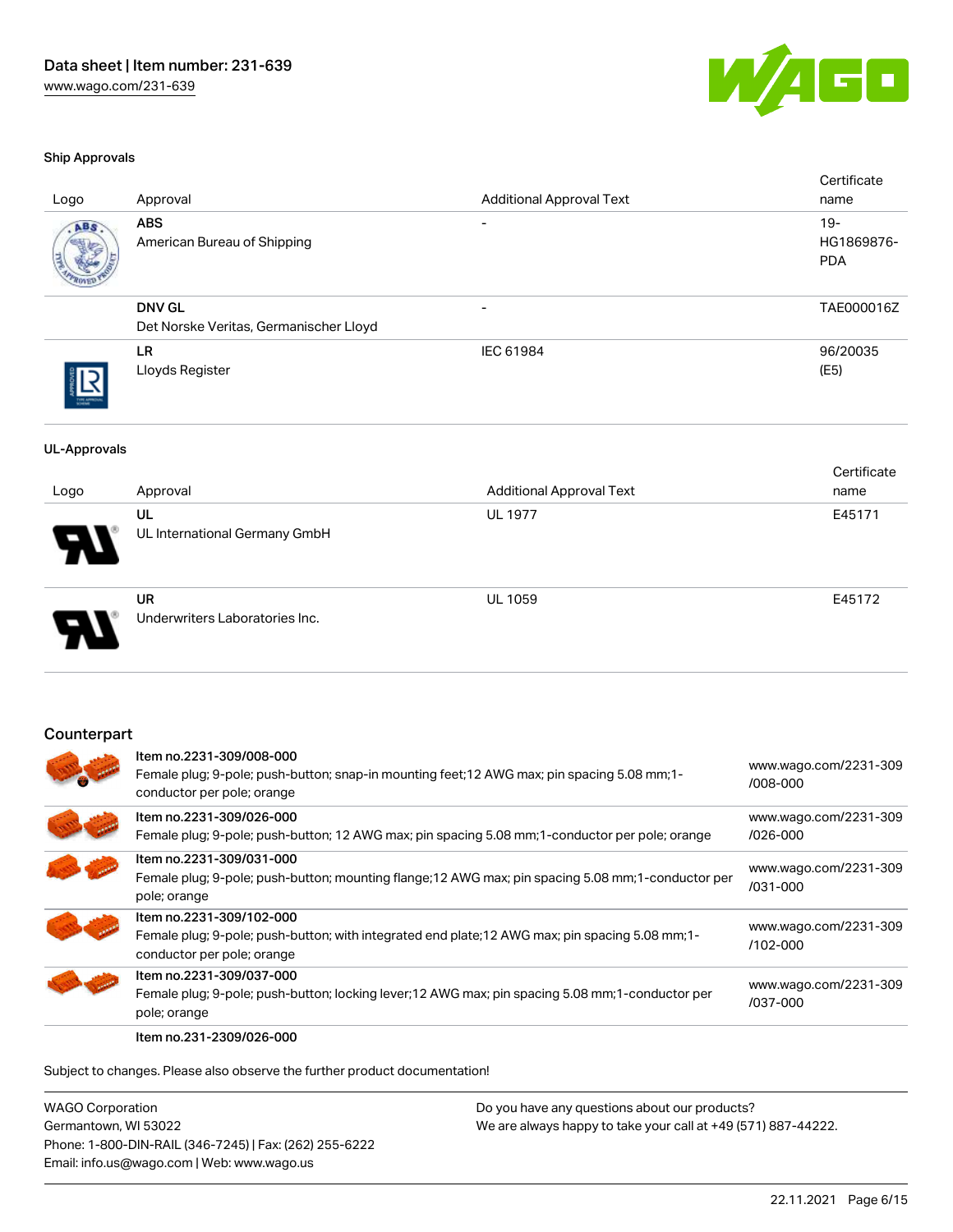[www.wago.com/231-639](http://www.wago.com/231-639)



| 2-conductor female connector; Push-in CAGE CLAMP®; 2.5 mm <sup>2</sup> ; Pin spacing 5.08 mm; 9-pole; with<br>integrated end plate; 2,50 mm <sup>2</sup> ; orange                          | www.wago.com/231-2309<br>/026-000 |
|--------------------------------------------------------------------------------------------------------------------------------------------------------------------------------------------|-----------------------------------|
| Item no.231-2309/037-000<br>2-conductor female connector; Push-in CAGE CLAMP®; 2.5 mm <sup>2</sup> ; Pin spacing 5.08 mm; 9-pole; Lateral<br>locking levers; 2,50 mm <sup>2</sup> ; orange | www.wago.com/231-2309<br>/037-000 |
| Item no.231-309/008-000<br>1-conductor female connector; CAGE CLAMP®; 2.5 mm <sup>2</sup> ; Pin spacing 5.08 mm; 9-pole; Snap-in<br>mounting feet; 2,50 mm <sup>2</sup> ; orange           | www.wago.com/231-309<br>/008-000  |
| Item no.231-309/026-000<br>1-conductor female connector; CAGE CLAMP®; 2.5 mm <sup>2</sup> ; Pin spacing 5.08 mm; 9-pole; 2,50 mm <sup>2</sup> ; orange /026-000                            | www.wago.com/231-309              |
| Item no.231-309/031-000<br>1-conductor female connector; CAGE CLAMP®; 2.5 mm <sup>2</sup> ; Pin spacing 5.08 mm; 9-pole; clamping collar;<br>2,50 mm <sup>2</sup> ; orange                 | www.wago.com/231-309<br>/031-000  |
| Item no.231-309/027-000<br>1-conductor female connector; CAGE CLAMP®; 2.5 mm <sup>2</sup> ; Pin spacing 5.08 mm; 9-pole; clamping collar;<br>$2,50$ mm <sup>2</sup> ; orange               | www.wago.com/231-309<br>/027-000  |
| Item no.231-309/037-000<br>1-conductor female connector; CAGE CLAMP®; 2.5 mm <sup>2</sup> ; Pin spacing 5.08 mm; 9-pole; Lateral locking<br>levers; 2,50 mm <sup>2</sup> ; orange          | www.wago.com/231-309<br>/037-000  |
| Item no.232-169<br>THT female header; straight; Pin spacing 5.08 mm; 9-pole; 0.6 x 1.0 mm solder pin; orange                                                                               | www.wago.com/232-169              |
| Item no.231-309/102-000<br>1-conductor female connector; CAGE CLAMP®; 2.5 mm <sup>2</sup> ; Pin spacing 5.08 mm; 9-pole; with integrated<br>end plate; 2,50 mm <sup>2</sup> ; orange       | www.wago.com/231-309<br>/102-000  |
| Item no.232-169/031-000<br>THT female header; straight; Pin spacing 5.08 mm; 9-pole; clamping collar; 0.6 x 1.0 mm solder pin;<br>orange                                                   | www.wago.com/232-169<br>/031-000  |
| Item no.232-169/047-000<br>THT female header; straight; Pin spacing 5.08 mm; 9-pole; Spacer flange; 0.6 x 1.0 mm solder pin; orange /047-000                                               | www.wago.com/232-169              |
| Item no.232-169/039-000<br>THT female header; straight; Pin spacing 5.08 mm; 9-pole; Locking lever; 0.6 x 1.0 mm solder pin; orange /039-000                                               | www.wago.com/232-169              |
| Item no.232-269<br>THT female header; angled; Pin spacing 5.08 mm; 9-pole; 0.6 x 1.0 mm solder pin; orange                                                                                 | www.wago.com/232-269              |

WAGO Corporation Germantown, WI 53022 Phone: 1-800-DIN-RAIL (346-7245) | Fax: (262) 255-6222 Email: info.us@wago.com | Web: www.wago.us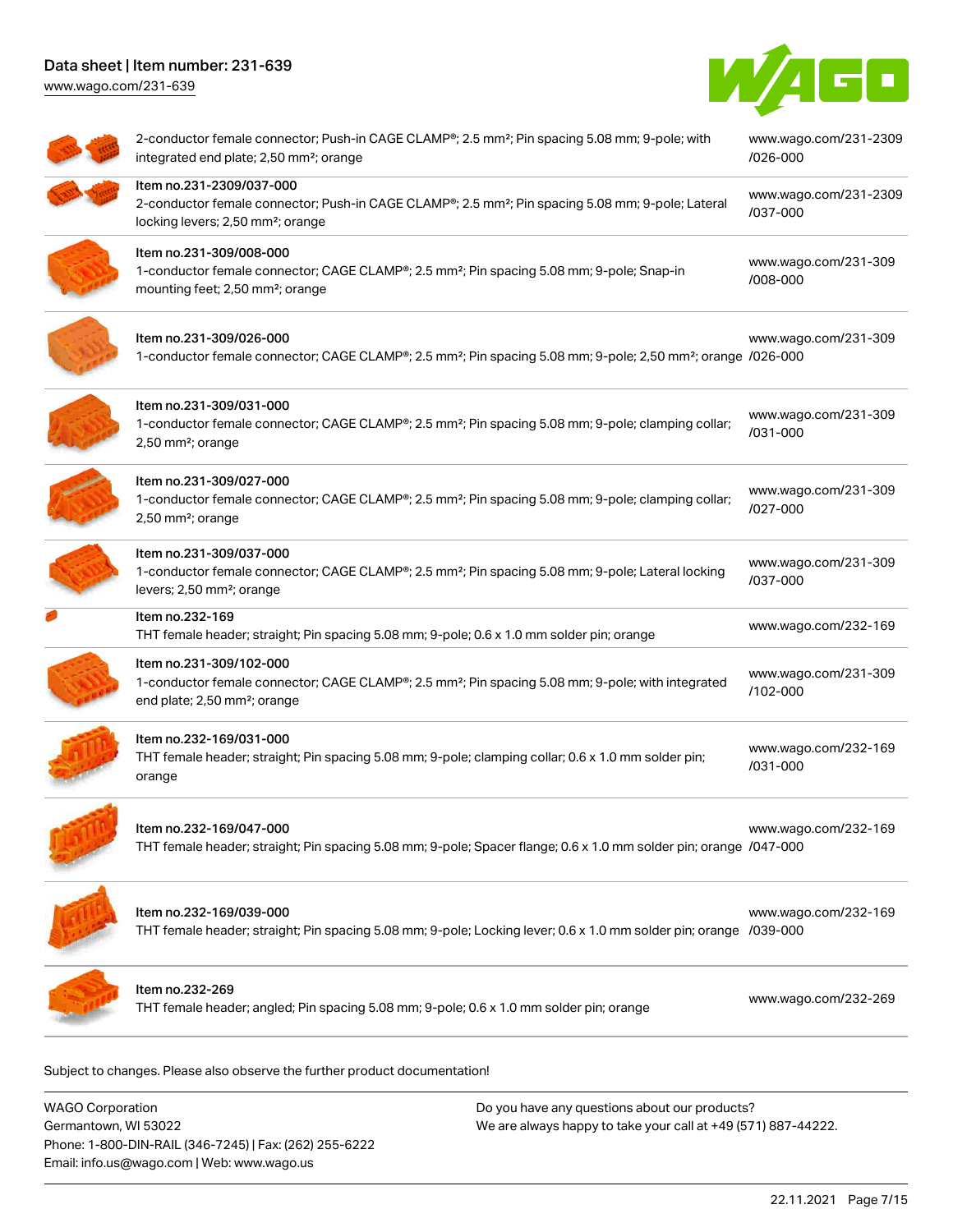



#### Item no.232-269/031-000

THT female header; angled; Pin spacing 5.08 mm; 9-pole; clamping collar; 0.6 x 1.0 mm solder pin; orange [/031-000](https://www.wago.com/232-269/031-000)



#### Item no.232-269/039-000

Phone: 1-800-DIN-RAIL (346-7245) | Fax: (262) 255-6222

Email: info.us@wago.com | Web: www.wago.us

THT female header; angled; Pin spacing 5.08 mm; 9-pole; Locking lever; 0.6 x 1.0 mm solder pin; orange [/039-000](https://www.wago.com/232-269/039-000)

[www.wago.com/232-269](https://www.wago.com/232-269/039-000)

[www.wago.com/232-269](https://www.wago.com/232-269/031-000)

# Optional accessories

| ı |
|---|
|   |

| Coding                  |                                                                                                                                                               |                                                               |                      |
|-------------------------|---------------------------------------------------------------------------------------------------------------------------------------------------------------|---------------------------------------------------------------|----------------------|
|                         | Item no.: 231-129                                                                                                                                             |                                                               | www.wago.com/231-129 |
|                         | Coding key; snap-on type; light gray                                                                                                                          |                                                               |                      |
| <b>Ferrules</b>         |                                                                                                                                                               |                                                               |                      |
| Ferrule                 |                                                                                                                                                               |                                                               |                      |
|                         | Item no.: 216-101                                                                                                                                             |                                                               |                      |
|                         | Ferrule; Sleeve for 0.5 mm <sup>2</sup> / AWG 22; uninsulated; electro-tin plated; silver-colored                                                             |                                                               | www.wago.com/216-101 |
|                         | Item no.: 216-104                                                                                                                                             |                                                               |                      |
|                         | Ferrule; Sleeve for 1.5 mm <sup>2</sup> / AWG 16; uninsulated; electro-tin plated; silver-colored                                                             |                                                               | www.wago.com/216-104 |
|                         | Item no.: 216-106                                                                                                                                             |                                                               | www.wago.com/216-106 |
|                         | Ferrule; Sleeve for 2.5 mm <sup>2</sup> / AWG 14; uninsulated; electro-tin plated; silver-colored                                                             |                                                               |                      |
|                         | Item no.: 216-102                                                                                                                                             |                                                               | www.wago.com/216-102 |
|                         | Ferrule; Sleeve for 0.75 mm <sup>2</sup> / AWG 20; uninsulated; electro-tin plated; silver-colored                                                            |                                                               |                      |
| ł                       | Item no.: 216-103                                                                                                                                             |                                                               |                      |
|                         | Ferrule; Sleeve for 1 mm <sup>2</sup> / AWG 18; uninsulated; electro-tin plated                                                                               |                                                               | www.wago.com/216-103 |
|                         | Item no.: 216-123                                                                                                                                             |                                                               | www.wago.com/216-123 |
|                         | Ferrule; Sleeve for 1 mm <sup>2</sup> / AWG 18; uninsulated; electro-tin plated; silver-colored                                                               |                                                               |                      |
|                         | Item no.: 216-122                                                                                                                                             |                                                               | www.wago.com/216-122 |
|                         | Ferrule; Sleeve for 0.75 mm <sup>2</sup> / AWG 20; uninsulated; electro-tin plated; silver-colored                                                            |                                                               |                      |
| E                       | Item no.: 216-124                                                                                                                                             |                                                               |                      |
|                         | Ferrule; Sleeve for 1.5 mm <sup>2</sup> / AWG 16; uninsulated; electro-tin plated                                                                             |                                                               | www.wago.com/216-124 |
|                         | Item no.: 216-142                                                                                                                                             |                                                               |                      |
|                         | Ferrule; Sleeve for 0.75 mm <sup>2</sup> / 18 AWG; uninsulated; electro-tin plated; electrolytic copper; gastight<br>crimped; acc. to DIN 46228, Part 1/08.92 |                                                               | www.wago.com/216-142 |
|                         | Item no.: 216-132                                                                                                                                             |                                                               |                      |
|                         | Ferrule; Sleeve for 0.34 mm <sup>2</sup> / AWG 24; uninsulated; electro-tin plated                                                                            |                                                               | www.wago.com/216-132 |
|                         | Item no.: 216-121                                                                                                                                             |                                                               |                      |
|                         | Ferrule; Sleeve for 0.5 mm <sup>2</sup> / AWG 22; uninsulated; electro-tin plated; silver-colored                                                             |                                                               | www.wago.com/216-121 |
|                         | Item no.: 216-143                                                                                                                                             |                                                               |                      |
|                         | Ferrule; Sleeve for 1 mm <sup>2</sup> / AWG 18; uninsulated; electro-tin plated; electrolytic copper; gastight                                                |                                                               | www.wago.com/216-143 |
|                         | Subject to changes. Please also observe the further product documentation!                                                                                    |                                                               |                      |
| <b>WAGO Corporation</b> |                                                                                                                                                               | Do you have any questions about our products?                 |                      |
| Germantown, WI 53022    |                                                                                                                                                               | We are always happy to take your call at +49 (571) 887-44222. |                      |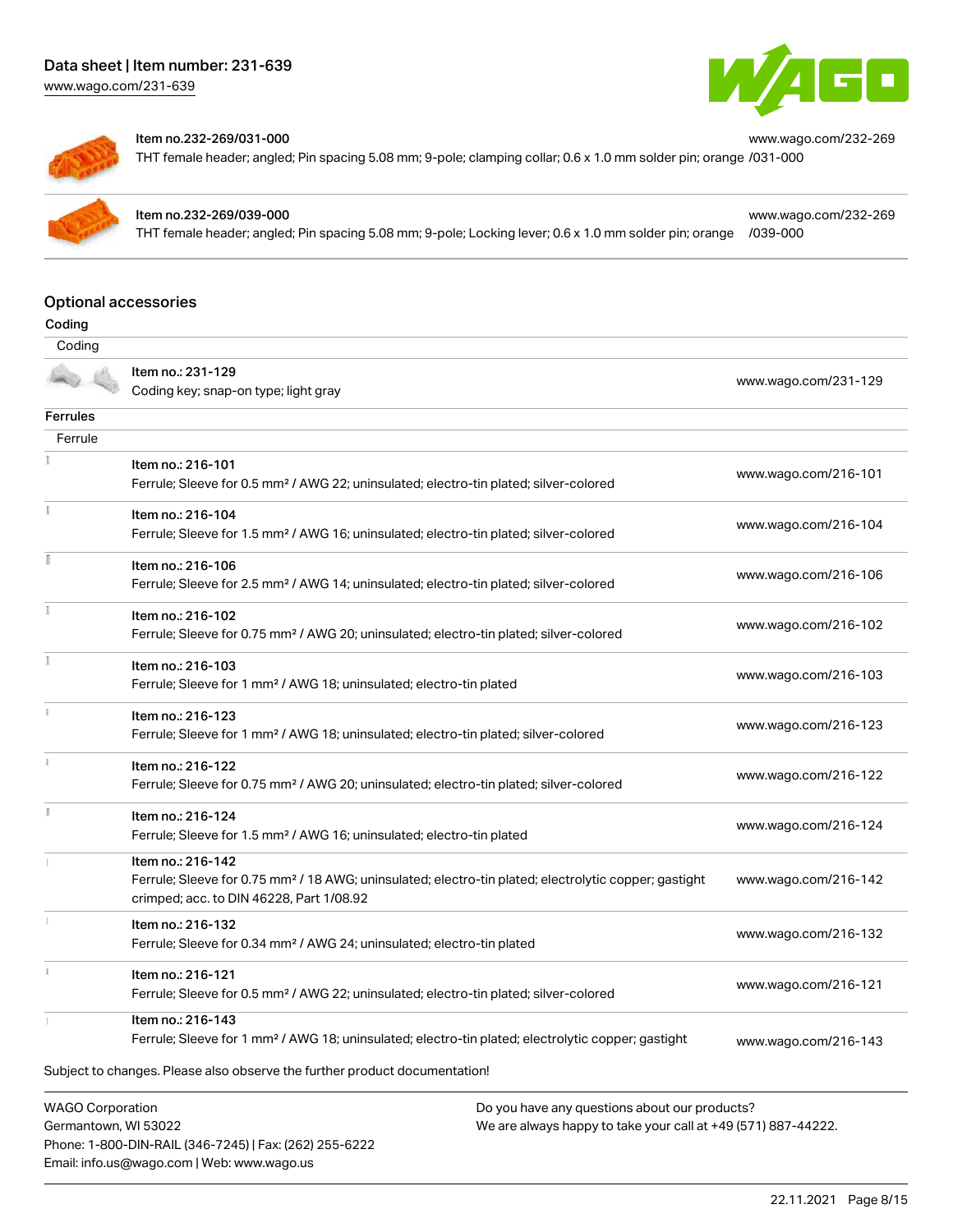Email: info.us@wago.com | Web: www.wago.us

[www.wago.com/231-639](http://www.wago.com/231-639)



crimped; acc. to DIN 46228, Part 1/08.92

|   | Item no.: 216-131<br>Ferrule; Sleeve for 0.25 mm <sup>2</sup> / AWG 24; uninsulated; electro-tin plated; silver-colored                                                                                                     | www.wago.com/216-131 |
|---|-----------------------------------------------------------------------------------------------------------------------------------------------------------------------------------------------------------------------------|----------------------|
|   | Item no.: 216-141<br>Ferrule; Sleeve for 0.5 mm <sup>2</sup> / 20 AWG; uninsulated; electro-tin plated; electrolytic copper; gastight<br>crimped; acc. to DIN 46228, Part 1/08.92                                           | www.wago.com/216-141 |
|   | Item no.: 216-152<br>Ferrule; Sleeve for 0.34 mm <sup>2</sup> / AWG 24; uninsulated; electro-tin plated                                                                                                                     | www.wago.com/216-152 |
|   | Item no.: 216-203<br>Ferrule; Sleeve for 1 mm <sup>2</sup> / AWG 18; insulated; electro-tin plated; red                                                                                                                     | www.wago.com/216-203 |
|   | Item no.: 216-202<br>Ferrule; Sleeve for 0.75 mm <sup>2</sup> / 18 AWG; insulated; electro-tin plated; gray                                                                                                                 | www.wago.com/216-202 |
|   | Item no.: 216-151<br>Ferrule; Sleeve for 0.25 mm <sup>2</sup> / AWG 24; uninsulated; electro-tin plated                                                                                                                     | www.wago.com/216-151 |
|   | Item no.: 216-204<br>Ferrule; Sleeve for 1.5 mm <sup>2</sup> / AWG 16; insulated; electro-tin plated; black                                                                                                                 | www.wago.com/216-204 |
|   | Item no.: 216-144<br>Ferrule; Sleeve for 1.5 mm <sup>2</sup> / AWG 16; uninsulated; electro-tin plated; electrolytic copper; gastight<br>crimped; acc. to DIN 46228, Part 1/08.92; silver-colored                           | www.wago.com/216-144 |
|   | Item no.: 216-201<br>Ferrule; Sleeve for 0.5 mm <sup>2</sup> / 20 AWG; insulated; electro-tin plated; white                                                                                                                 | www.wago.com/216-201 |
|   | Item no.: 216-223<br>Ferrule; Sleeve for 1 mm <sup>2</sup> / AWG 18; insulated; electro-tin plated; red                                                                                                                     | www.wago.com/216-223 |
|   | Item no.: 216-241<br>Ferrule; Sleeve for 0.5 mm <sup>2</sup> / 20 AWG; insulated; electro-tin plated; electrolytic copper; gastight<br>crimped; acc. to DIN 46228, Part 4/09.90; white                                      | www.wago.com/216-241 |
|   | Item no.: 216-242<br>Ferrule; Sleeve for 0.75 mm <sup>2</sup> / 18 AWG; insulated; electro-tin plated; electrolytic copper; gastight<br>crimped; acc. to DIN 46228, Part 4/09.90; gray                                      | www.wago.com/216-242 |
|   | Item no.: 216-222<br>Ferrule; Sleeve for 0.75 mm <sup>2</sup> / 18 AWG; insulated; electro-tin plated; gray                                                                                                                 | www.wago.com/216-222 |
|   | Item no.: 216-221<br>Ferrule; Sleeve for 0.5 mm <sup>2</sup> / 20 AWG; insulated; electro-tin plated; white                                                                                                                 | www.wago.com/216-221 |
| 1 | Item no.: 216-224<br>Ferrule; Sleeve for 1.5 mm <sup>2</sup> / AWG 16; insulated; electro-tin plated; black                                                                                                                 | www.wago.com/216-224 |
|   | Item no.: 216-243<br>Ferrule; Sleeve for 1 mm <sup>2</sup> / AWG 18; insulated; electro-tin plated; electrolytic copper; gastight crimped; www.wago.com/216-243<br>acc. to DIN 46228, Part 4/09.90; red                     |                      |
|   | Item no.: 216-244<br>Ferrule; Sleeve for 1.5 mm <sup>2</sup> / AWG 16; insulated; electro-tin plated; electrolytic copper; gastight<br>crimped; acc. to DIN 46228, Part 4/09.90; black                                      | www.wago.com/216-244 |
|   | Subject to changes. Please also observe the further product documentation!                                                                                                                                                  |                      |
|   | <b>WAGO Corporation</b><br>Do you have any questions about our products?<br>We are always happy to take your call at +49 (571) 887-44222.<br>Germantown, WI 53022<br>Phone: 1-800-DIN-RAIL (346-7245)   Fax: (262) 255-6222 |                      |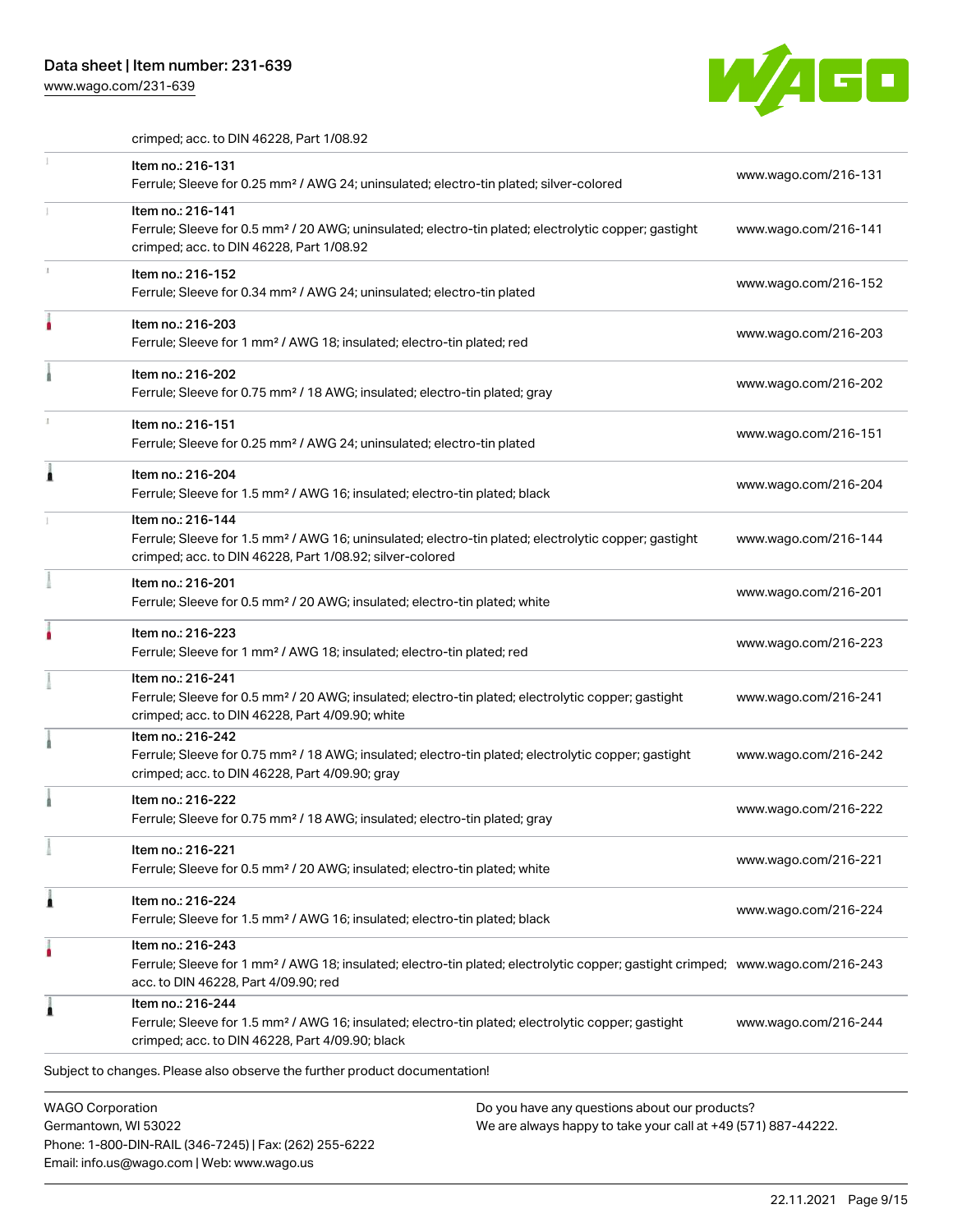[www.wago.com/231-639](http://www.wago.com/231-639)



|                       | Item no.: 216-263<br>Ferrule; Sleeve for 1 mm <sup>2</sup> / AWG 18; insulated; electro-tin plated; electrolytic copper; gastight crimped; www.wago.com/216-263<br>acc. to DIN 46228, Part 4/09.90; red |                      |
|-----------------------|---------------------------------------------------------------------------------------------------------------------------------------------------------------------------------------------------------|----------------------|
| 1                     | Item no.: 216-264<br>Ferrule; Sleeve for 1.5 mm <sup>2</sup> / AWG 16; insulated; electro-tin plated; electrolytic copper; gastight<br>crimped; acc. to DIN 46228, Part 4/09.90; black                  | www.wago.com/216-264 |
| 1                     | Item no.: 216-284<br>Ferrule; Sleeve for 1.5 mm <sup>2</sup> / AWG 16; insulated; electro-tin plated; electrolytic copper; gastight<br>crimped; acc. to DIN 46228, Part 4/09.90; black                  | www.wago.com/216-284 |
|                       | Item no.: 216-262<br>Ferrule; Sleeve for 0.75 mm <sup>2</sup> / 18 AWG; insulated; electro-tin plated; electrolytic copper; gastight<br>crimped; acc. to DIN 46228, Part 4/09.90; gray                  | www.wago.com/216-262 |
|                       | Item no.: 216-301<br>Ferrule; Sleeve for 0.25 mm <sup>2</sup> / AWG 24; insulated; electro-tin plated; yellow                                                                                           | www.wago.com/216-301 |
|                       | Item no.: 216-321<br>Ferrule; Sleeve for 0.25 mm <sup>2</sup> / AWG 24; insulated; electro-tin plated; yellow                                                                                           | www.wago.com/216-321 |
|                       | Item no.: 216-322<br>Ferrule; Sleeve for 0.34 mm <sup>2</sup> / 22 AWG; insulated; electro-tin plated; green                                                                                            | www.wago.com/216-322 |
|                       | Item no.: 216-302<br>Ferrule; Sleeve for 0.34 mm <sup>2</sup> / 22 AWG; insulated; electro-tin plated; light turquoise                                                                                  | www.wago.com/216-302 |
| <b>Strain relief</b>  |                                                                                                                                                                                                         |                      |
| Strain relief housing |                                                                                                                                                                                                         |                      |
|                       | Item no.: 232-639<br>Strain relief housing; orange                                                                                                                                                      | www.wago.com/232-639 |
| Tools                 |                                                                                                                                                                                                         |                      |
| Operating tool        |                                                                                                                                                                                                         |                      |
|                       | Item no.: 209-130<br>Operating tool; suitable for 264, 280 and 281 Series; 1-way; of insulating material; white                                                                                         | www.wago.com/209-130 |
|                       | Item no.: 209-132<br>Operating tool; for connecting comb-style jumper bar; 2-way; of insulating material                                                                                                | www.wago.com/209-132 |
|                       | Item no.: 210-657<br>Operating tool; Blade: 3.5 x 0.5 mm; with a partially insulated shaft; short; multicoloured                                                                                        | www.wago.com/210-657 |
|                       | Item no.: 210-720<br>Operating tool; Blade: 3.5 x 0.5 mm; with a partially insulated shaft; multicoloured                                                                                               | www.wago.com/210-720 |
|                       | Item no.: 231-131<br>Operating tool; made of insulating material; 1-way; loose; white                                                                                                                   | www.wago.com/231-131 |
|                       | Item no.: 231-291<br>Operating tool; made of insulating material; 1-way; loose; red                                                                                                                     | www.wago.com/231-291 |
|                       | Subject to changes. Please also observe the further product documentation!                                                                                                                              |                      |

WAGO Corporation Germantown, WI 53022 Phone: 1-800-DIN-RAIL (346-7245) | Fax: (262) 255-6222 Email: info.us@wago.com | Web: www.wago.us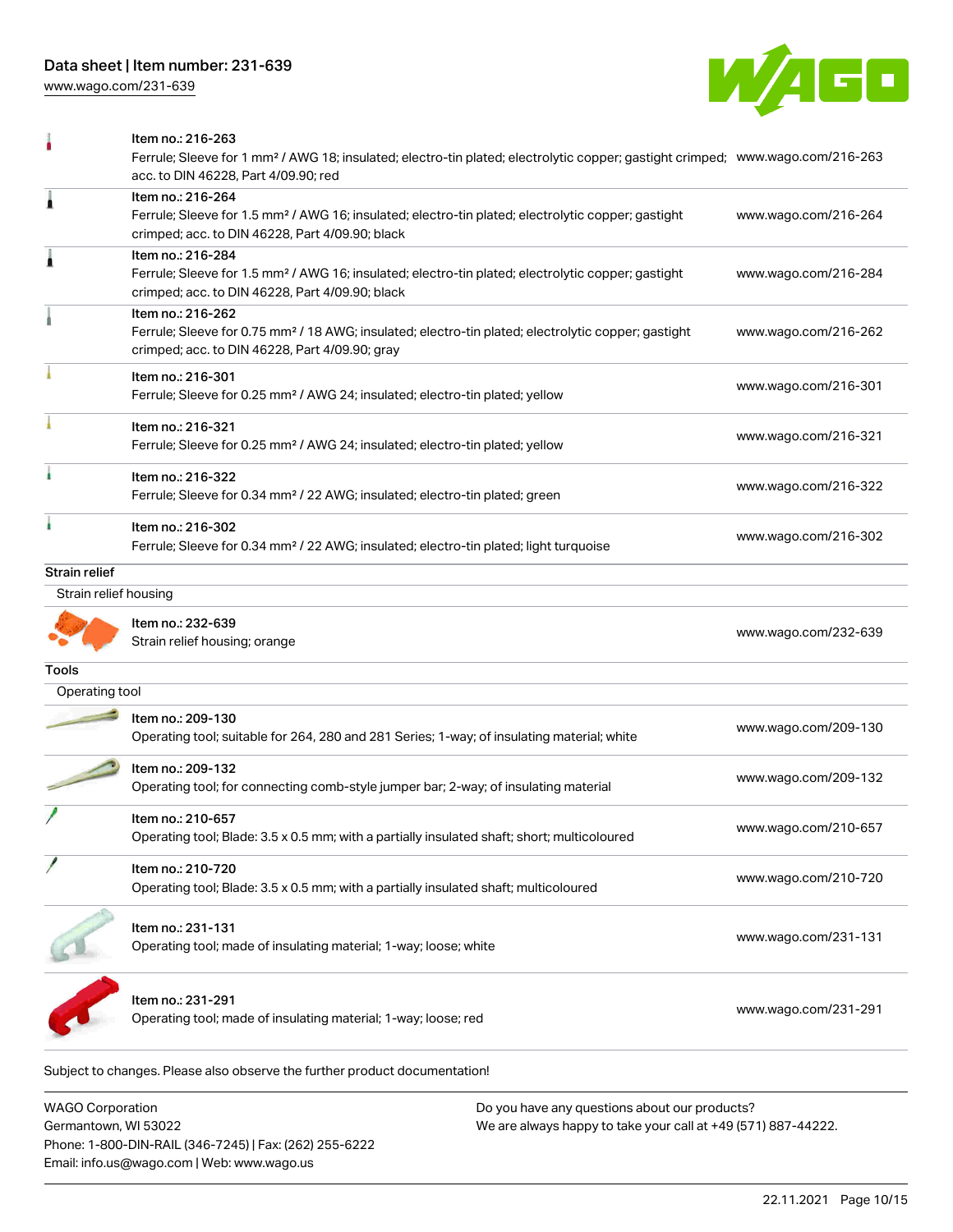[www.wago.com/231-639](http://www.wago.com/231-639)



|                     | Item no.: 280-432<br>Operating tool; made of insulating material; 2-way; white                                                                                                                  | www.wago.com/280-432             |
|---------------------|-------------------------------------------------------------------------------------------------------------------------------------------------------------------------------------------------|----------------------------------|
|                     | Item no.: 280-434<br>Operating tool; made of insulating material; 4-way                                                                                                                         | www.wago.com/280-434             |
|                     | Item no.: 280-437<br>Operating tool; made of insulating material; 7-way                                                                                                                         | www.wago.com/280-437             |
|                     | Item no.: 280-440<br>Operating tool; made of insulating material; 10-way                                                                                                                        | www.wago.com/280-440             |
|                     | Item no.: 280-435<br>Operating tool; made of insulating material; 5-way; gray                                                                                                                   | www.wago.com/280-435             |
|                     | Item no.: 280-436<br>Operating tool; made of insulating material; 6-way                                                                                                                         | www.wago.com/280-436             |
|                     | Item no.: 280-438<br>Operating tool; made of insulating material; 8-way                                                                                                                         | www.wago.com/280-438             |
|                     | Item no.: 280-433<br>Operating tool; made of insulating material; 3-way                                                                                                                         | www.wago.com/280-433             |
| Marking accessories |                                                                                                                                                                                                 |                                  |
| Marking strip       |                                                                                                                                                                                                 |                                  |
|                     | Item no.: 210-331/508-103<br>Marking strips; as a DIN A4 sheet; MARKED; 1-12 (200x); Height of marker strip: 2.3 mm/0.091 in; Strip<br>length 182 mm; Horizontal marking; Self-adhesive; white  | www.wago.com/210-331<br>/508-103 |
|                     | Item no.: 210-331/508-104<br>Marking strips; as a DIN A4 sheet; MARKED; 13-24 (200x); Height of marker strip: 2.3 mm/0.091 in; Strip<br>length 182 mm; Horizontal marking; Self-adhesive; white | www.wago.com/210-331<br>/508-104 |
|                     | Item no.: 210-332/508-202<br>Marking strips; as a DIN A4 sheet; MARKED; 1-16 (160x); Height of marker strip: 3 mm; Strip length 182<br>mm; Horizontal marking; Self-adhesive; white             | www.wago.com/210-332<br>/508-202 |
|                     | Item no.: 210-332/508-204<br>Marking strips; as a DIN A4 sheet; MARKED; 17-32 (160x); Height of marker strip: 3 mm; Strip length<br>182 mm; Horizontal marking; Self-adhesive; white            | www.wago.com/210-332<br>/508-204 |
|                     | Item no.: 210-332/508-206<br>Marking strips; as a DIN A4 sheet; MARKED; 33-48 (160x); Height of marker strip: 3 mm; Strip length<br>182 mm; Horizontal marking; Self-adhesive; white            | www.wago.com/210-332<br>/508-206 |
|                     | Item no.: 210-332/508-205<br>Marking strips; as a DIN A4 sheet; MARKED; 1-32 (80x); Height of marker strip: 3 mm; Strip length 182<br>mm; Horizontal marking; Self-adhesive; white              | www.wago.com/210-332<br>/508-205 |
| Jumpers             |                                                                                                                                                                                                 |                                  |
| Jumper              |                                                                                                                                                                                                 |                                  |
|                     | Subject to changes. Please also observe the further product documentation!                                                                                                                      |                                  |

WAGO Corporation Germantown, WI 53022 Phone: 1-800-DIN-RAIL (346-7245) | Fax: (262) 255-6222 Email: info.us@wago.com | Web: www.wago.us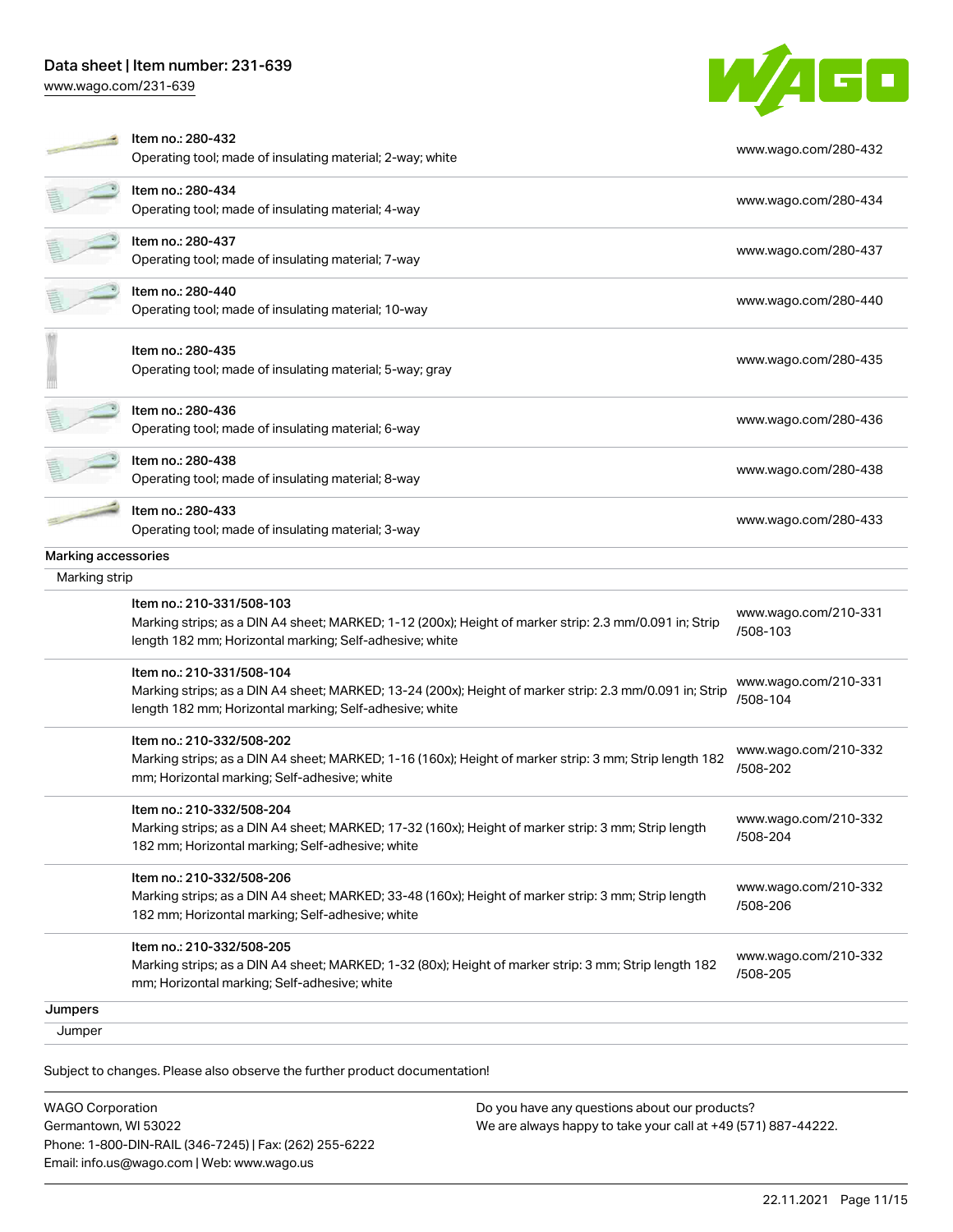Email: info.us@wago.com | Web: www.wago.us

[www.wago.com/231-639](http://www.wago.com/231-639)



|                                                         | Item no.: 231-905<br>Jumper; for conductor entry; 5-way; insulated; gray                        |                                                                                                                |               | www.wago.com/231-905 |
|---------------------------------------------------------|-------------------------------------------------------------------------------------------------|----------------------------------------------------------------------------------------------------------------|---------------|----------------------|
|                                                         | Item no.: 231-903<br>Jumper; for conductor entry; 3-way; insulated; gray                        |                                                                                                                |               | www.wago.com/231-903 |
|                                                         | Item no.: 231-907<br>Jumper; for conductor entry; 7-way; insulated; gray                        |                                                                                                                |               | www.wago.com/231-907 |
|                                                         | Item no.: 231-910<br>Jumper; for conductor entry; 10-way; insulated; gray                       |                                                                                                                |               | www.wago.com/231-910 |
|                                                         | Item no.: 231-902<br>Jumper; for conductor entry; 2-way; insulated; gray                        |                                                                                                                |               | www.wago.com/231-902 |
| Insulations stops                                       |                                                                                                 |                                                                                                                |               |                      |
| Insulation stop                                         |                                                                                                 |                                                                                                                |               |                      |
|                                                         | Item no.: 231-672<br>Insulation stop; 0.75 - 1 mm <sup>2</sup> ; dark gray                      |                                                                                                                |               | www.wago.com/231-672 |
|                                                         | Item no.: 231-670<br>Insulation stop; 0.08-0.2 mm <sup>2</sup> / 0.2 mm <sup>2</sup> "s"; white |                                                                                                                |               | www.wago.com/231-670 |
|                                                         | Item no.: 231-671<br>Insulation stop; 0.25 - 0.5 mm <sup>2</sup> ; light gray                   |                                                                                                                |               | www.wago.com/231-671 |
| Cover                                                   |                                                                                                 |                                                                                                                |               |                      |
| Cover                                                   |                                                                                                 |                                                                                                                |               |                      |
|                                                         | Item no.: 231-669<br>Lockout caps; for covering unused clamping units; orange                   |                                                                                                                |               | www.wago.com/231-669 |
| <b>Downloads</b><br>Documentation                       |                                                                                                 |                                                                                                                |               |                      |
| <b>Additional Information</b><br>Technical explanations |                                                                                                 | 2019 Apr 3                                                                                                     | pdf<br>2.0 MB | Download             |
| <b>CAD</b> files                                        |                                                                                                 |                                                                                                                |               |                      |
| <b>CAE</b> data                                         |                                                                                                 |                                                                                                                |               |                      |
|                                                         | EPLAN Data Portal 231-639                                                                       |                                                                                                                | <b>URL</b>    | Download             |
|                                                         | Subject to changes. Please also observe the further product documentation!                      |                                                                                                                |               |                      |
| <b>WAGO Corporation</b><br>Germantown, WI 53022         | Phone: 1-800-DIN-RAIL (346-7245)   Fax: (262) 255-6222                                          | Do you have any questions about our products?<br>We are always happy to take your call at +49 (571) 887-44222. |               |                      |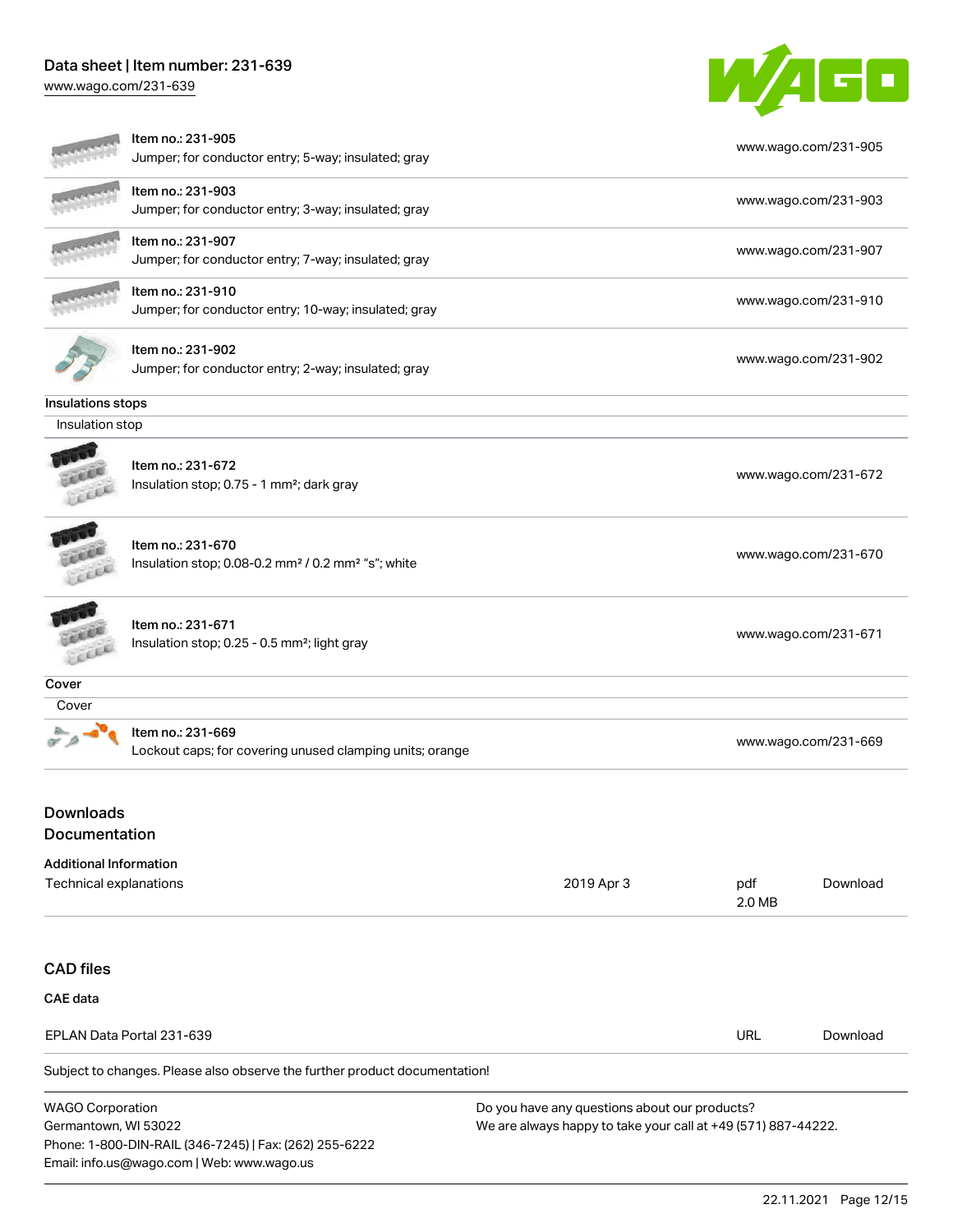

| ZUKEN Portal 231-639                                                                                                                        | <b>URL</b> | Download |
|---------------------------------------------------------------------------------------------------------------------------------------------|------------|----------|
| CAD data                                                                                                                                    |            |          |
| 2D/3D Models 231-639                                                                                                                        | <b>URL</b> | Download |
|                                                                                                                                             |            |          |
| <b>Environmental Product Compliance</b>                                                                                                     |            |          |
| <b>Compliance Search</b>                                                                                                                    |            |          |
| Environmental Product Compliance 231-639                                                                                                    | URL        | Download |
| 1-conductor male connector; CAGE CLAMP <sup>®</sup> ; 2.5 mm <sup>2</sup> ; Pin spacing 5.08 mm; 9-pole;<br>$2,50$ mm <sup>2</sup> ; orange |            |          |

#### Installation Notes



Inserting a conductor via 3.5 mm screwdriver – CAGE CLAMP® actuation parallel to conductor entry.



Inserting a conductor via 3.5 mm screwdriver – CAGE CLAMP® actuation perpendicular to conductor entry.



Inserting a conductor into CAGE CLAMP® unit via operating lever (231-291).



Inserting a conductor via operating tool.

Subject to changes. Please also observe the further product documentation!

WAGO Corporation Germantown, WI 53022 Phone: 1-800-DIN-RAIL (346-7245) | Fax: (262) 255-6222 Email: info.us@wago.com | Web: www.wago.us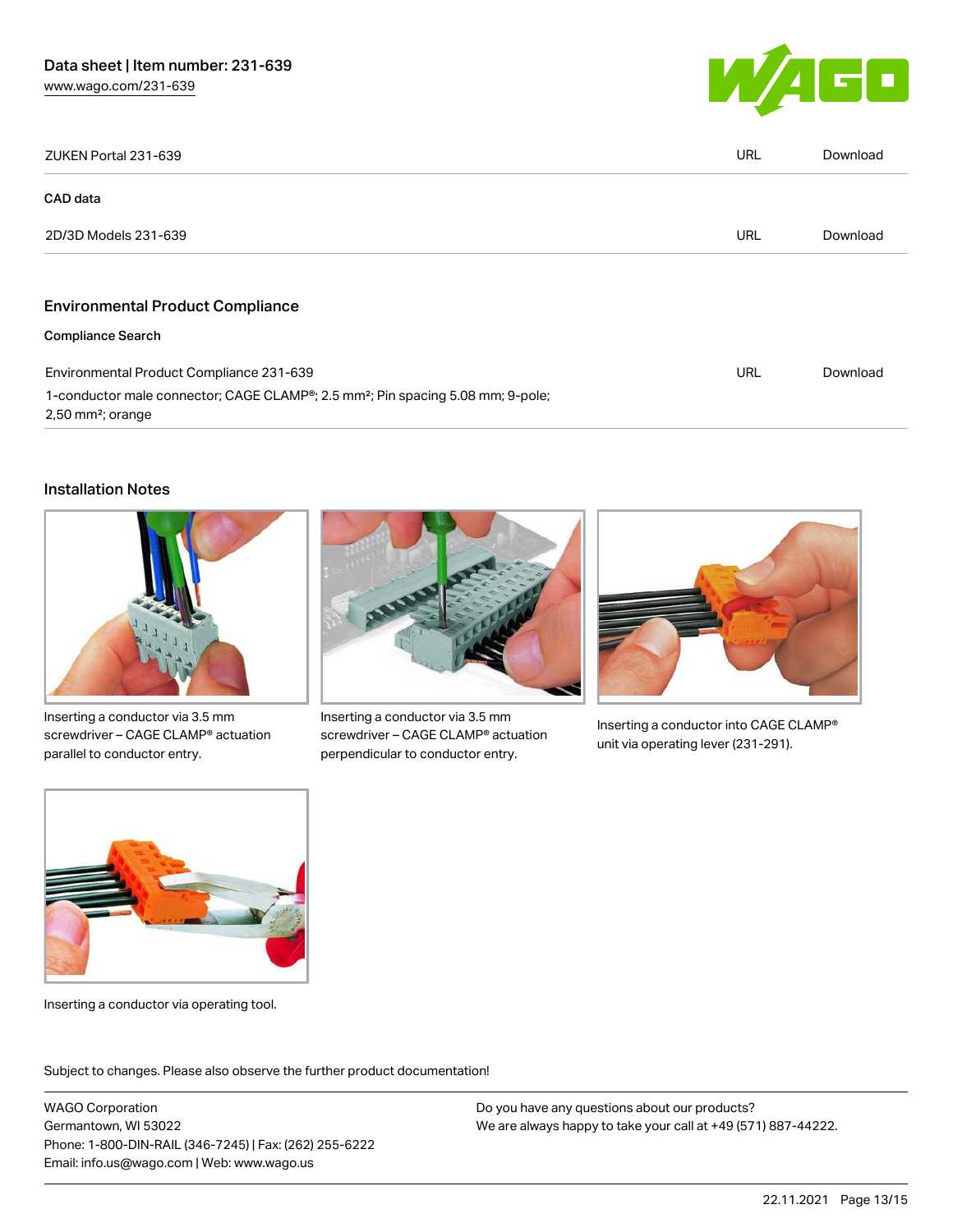[www.wago.com/231-639](http://www.wago.com/231-639)

Coding





Coding a male header – fitting coding key(s).



Testing – female connector with CAGE CLAMP®

Integrated test ports for testing perpendicular to conductor entry via 2 or 2.3 mm Ø test plug

#### Installation



Male connector with strain relief plate



Strain relief housing shown with a male connector equipped with CAGE CLAMP®

Subject to changes. Please also observe the further product documentation!

WAGO Corporation Germantown, WI 53022 Phone: 1-800-DIN-RAIL (346-7245) | Fax: (262) 255-6222 Email: info.us@wago.com | Web: www.wago.us